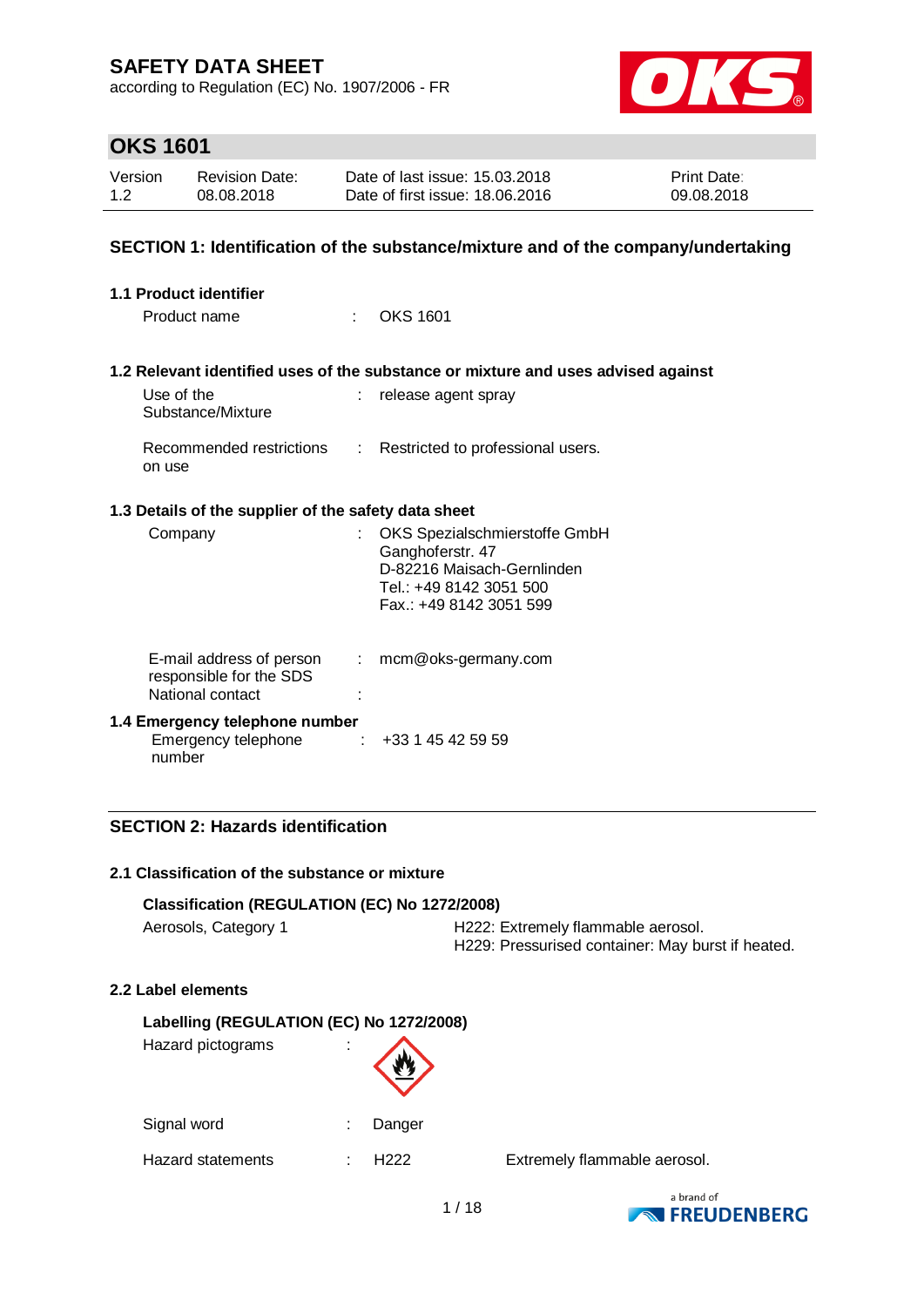according to Regulation (EC) No. 1907/2006 - FR



# **OKS 1601**

| Version<br>1.2 | <b>Revision Date:</b><br>08.08.2018 | Date of last issue: 15.03.2018<br>Date of first issue: 18.06.2016 |                                                                                                      | <b>Print Date:</b><br>09.08.2018 |
|----------------|-------------------------------------|-------------------------------------------------------------------|------------------------------------------------------------------------------------------------------|----------------------------------|
|                |                                     | H <sub>229</sub>                                                  | Pressurised container: May burst if heated.                                                          |                                  |
|                | Precautionary statements            | ÷<br><b>Prevention:</b>                                           |                                                                                                      |                                  |
|                |                                     | P <sub>210</sub>                                                  | Keep away from heat, hot surfaces, sparks,<br>open flames and other ignition sources. No<br>smoking. |                                  |
|                |                                     | P <sub>211</sub>                                                  | Do not spray on an open flame or other<br>ignition source.                                           |                                  |
|                |                                     | P <sub>251</sub>                                                  | Do not pierce or burn, even after use.                                                               |                                  |
|                |                                     | Storage:                                                          |                                                                                                      |                                  |
|                |                                     | $P410 + P412$                                                     | Protect from sunlight. Do not expose to<br>temperatures exceeding 50 °C/ 122 °F.                     |                                  |

#### **2.3 Other hazards**

This substance/mixture contains no components considered to be either persistent, bioaccumulative and toxic (PBT), or very persistent and very bioaccumulative (vPvB) at levels of 0.1% or higher.

### **SECTION 3: Composition/information on ingredients**

#### **3.2 Mixtures**

Chemical nature : Active substance with propellant

#### **Hazardous components**

| Chemical name                                | CAS-No.<br>EC-No.<br>Index-No.<br>Registration number | Classification                        | Concentration<br>limits<br>M-Factor<br><b>Notes</b> | Concentration<br>(% w/w) |
|----------------------------------------------|-------------------------------------------------------|---------------------------------------|-----------------------------------------------------|--------------------------|
| Substances with a workplace exposure limit : |                                                       |                                       |                                                     |                          |
| dimethyl ether                               | 115-10-6                                              | Flam. Gas1; H220<br>Press.            |                                                     | $>= 30 - 50$             |
|                                              | 204-065-8                                             | GasLiquefied gas;<br>H <sub>280</sub> | Note U (table<br>3.1)                               |                          |
|                                              | 603-019-00-8<br>01-2119472128-37-<br>XXXX             |                                       |                                                     |                          |
| glycerol                                     | 56-81-5                                               |                                       |                                                     | $>= 1 - 10$              |
|                                              | 200-289-5                                             |                                       |                                                     |                          |
|                                              |                                                       |                                       |                                                     |                          |

For explanation of abbreviations see section 16.

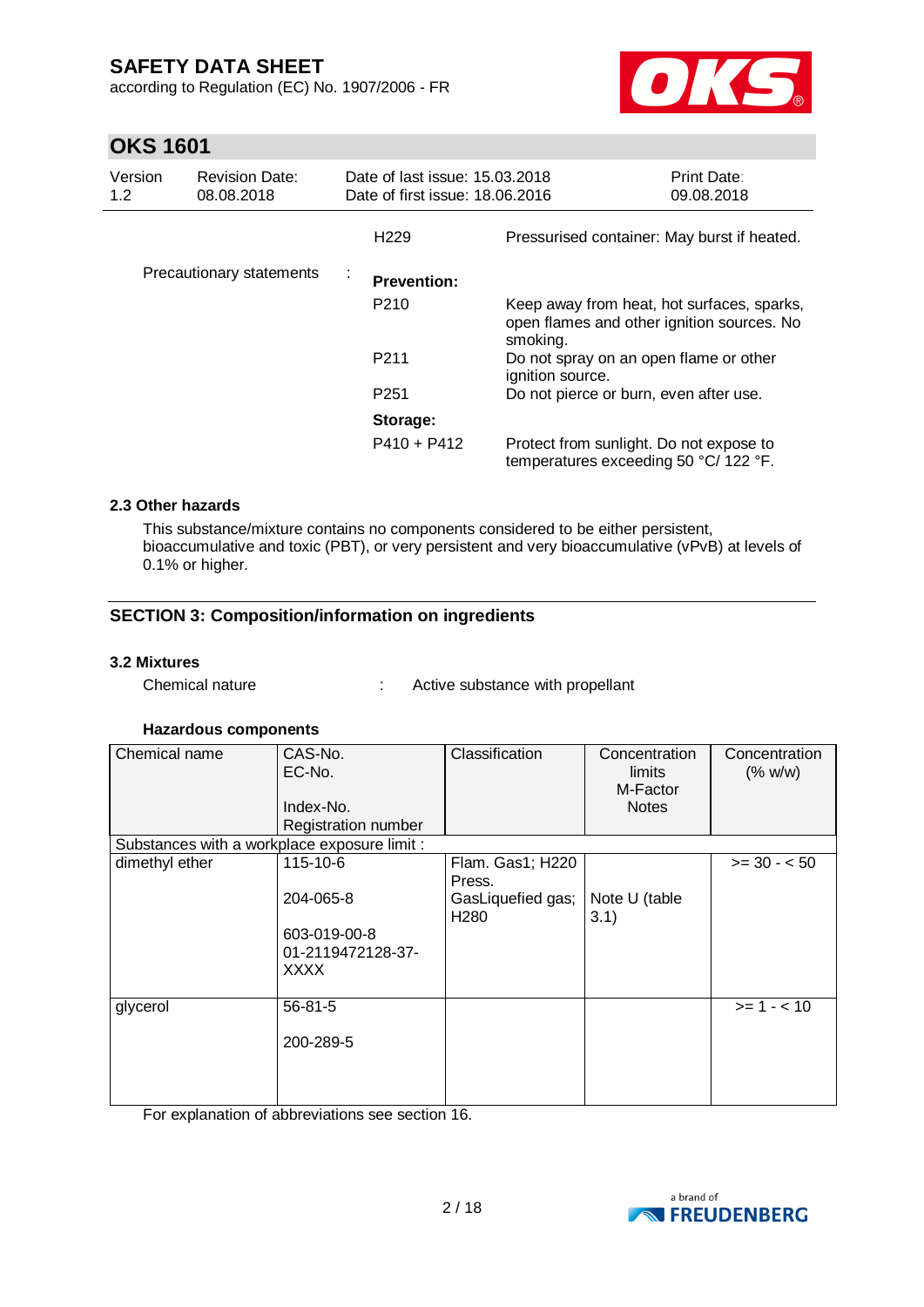according to Regulation (EC) No. 1907/2006 - FR



# **OKS 1601**

| Version | <b>Revision Date:</b> | Date of last issue: 15.03.2018  | <b>Print Date:</b> |
|---------|-----------------------|---------------------------------|--------------------|
| 1.2     | 08.08.2018            | Date of first issue: 18,06,2016 | 09.08.2018         |

### **SECTION 4: First aid measures**

#### **4.1 Description of first aid measures**

| If inhaled                  | Remove person to fresh air. If signs/symptoms continue, get<br>medical attention.<br>Keep patient warm and at rest.<br>If unconscious, place in recovery position and seek medical<br>advice.<br>Keep respiratory tract clear.<br>If breathing is irregular or stopped, administer artificial<br>respiration. |
|-----------------------------|---------------------------------------------------------------------------------------------------------------------------------------------------------------------------------------------------------------------------------------------------------------------------------------------------------------|
| In case of skin contact     | Remove contaminated clothing. If irritation develops, get<br>medical attention.<br>Wash off with soap and plenty of water.<br>Wash clothing before reuse.<br>Thoroughly clean shoes before reuse.                                                                                                             |
| In case of eye contact<br>t | Rinse immediately with plenty of water, also under the eyelids,<br>for at least 10 minutes.<br>If easy to do, remove contact lens, if worn.<br>If eye irritation persists, consult a specialist.                                                                                                              |
| If swallowed                | Move the victim to fresh air.<br>Keep respiratory tract clear.<br>Do NOT induce vomiting.<br>Rinse mouth with water.                                                                                                                                                                                          |
|                             |                                                                                                                                                                                                                                                                                                               |
| Symptoms<br>t               | Inhalation may provoke the following symptoms:<br>Unconsciousness<br><b>Dizziness</b><br><b>Drowsiness</b><br>Headache<br>Nausea<br><b>Tiredness</b>                                                                                                                                                          |
|                             | 4.2 Most important symptoms and effects, both acute and delayed                                                                                                                                                                                                                                               |

Treatment : Treat symptomatically.

### **SECTION 5: Firefighting measures**

#### **5.1 Extinguishing media**

| Suitable extinguishing media : ABC powder |                                    |
|-------------------------------------------|------------------------------------|
| Unsuitable extinguishing<br>media         | $\therefore$ High volume water jet |

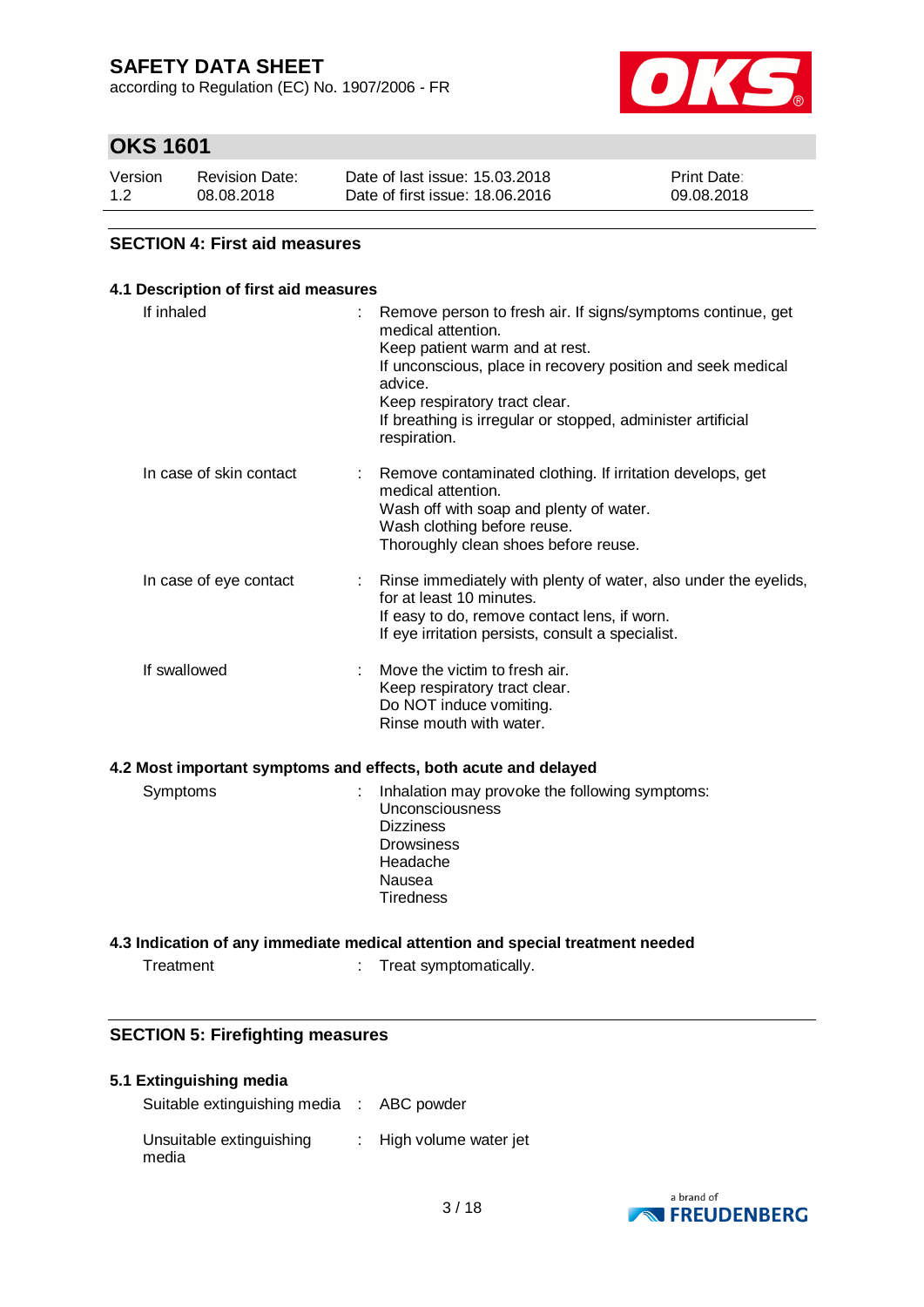according to Regulation (EC) No. 1907/2006 - FR



# **OKS 1601**

| Version | Revision Date: | Date of last issue: 15.03.2018  | <b>Print Date:</b> |
|---------|----------------|---------------------------------|--------------------|
| 1.2     | 08.08.2018     | Date of first issue: 18,06,2016 | 09.08.2018         |

### **5.2 Special hazards arising from the substance or mixture**

| Specific hazards during<br>firefighting            | : Fire may cause evolution of:<br>Carbon oxides                                                                                                                                                                                                                  |
|----------------------------------------------------|------------------------------------------------------------------------------------------------------------------------------------------------------------------------------------------------------------------------------------------------------------------|
|                                                    | Fire Hazard<br>Do not let product enter drains.<br>Contains gas under pressure; may explode if heated.<br>Beware of vapours accumulating to form explosive<br>concentrations. Vapours can accumulate in low areas.                                               |
| 5.3 Advice for firefighters                        |                                                                                                                                                                                                                                                                  |
| Special protective equipment :<br>for firefighters | In the event of fire, wear self-contained breathing apparatus.<br>Use personal protective equipment. In the case of respirable<br>dust and/or fumes, use self-contained breathing apparatus.<br>Exposure to decomposition products may be a hazard to<br>health. |
| Further information                                | Standard procedure for chemical fires.<br>Collect contaminated fire extinguishing water separately. This<br>must not be discharged into drains.                                                                                                                  |

Cool containers/tanks with water spray.

### **SECTION 6: Accidental release measures**

#### **6.1 Personal precautions, protective equipment and emergency procedures**

| Personal precautions | : Evacuate personnel to safe areas.<br>Ensure adequate ventilation.<br>Remove all sources of ignition.<br>Refer to protective measures listed in sections 7 and 8.<br>Only qualified personnel equipped with suitable protective<br>equipment may intervene. |
|----------------------|--------------------------------------------------------------------------------------------------------------------------------------------------------------------------------------------------------------------------------------------------------------|
|----------------------|--------------------------------------------------------------------------------------------------------------------------------------------------------------------------------------------------------------------------------------------------------------|

#### **6.2 Environmental precautions**

| Environmental precautions | : Try to prevent the material from entering drains or water  |
|---------------------------|--------------------------------------------------------------|
|                           | courses.                                                     |
|                           | Prevent further leakage or spillage if safe to do so.        |
|                           | Local authorities should be advised if significant spillages |
|                           | cannot be contained.                                         |
|                           |                                                              |

#### **6.3 Methods and material for containment and cleaning up**

| Methods for cleaning up | : Contain spillage, and then collect with non-combustible<br>absorbent material, (e.g. sand, earth, diatomaceous earth,<br>vermiculite) and place in container for disposal according to<br>local / national regulations (see section 13).<br>Keep in suitable, closed containers for disposal. |
|-------------------------|-------------------------------------------------------------------------------------------------------------------------------------------------------------------------------------------------------------------------------------------------------------------------------------------------|
|                         | Non-sparking tools should be used.                                                                                                                                                                                                                                                              |
|                         |                                                                                                                                                                                                                                                                                                 |

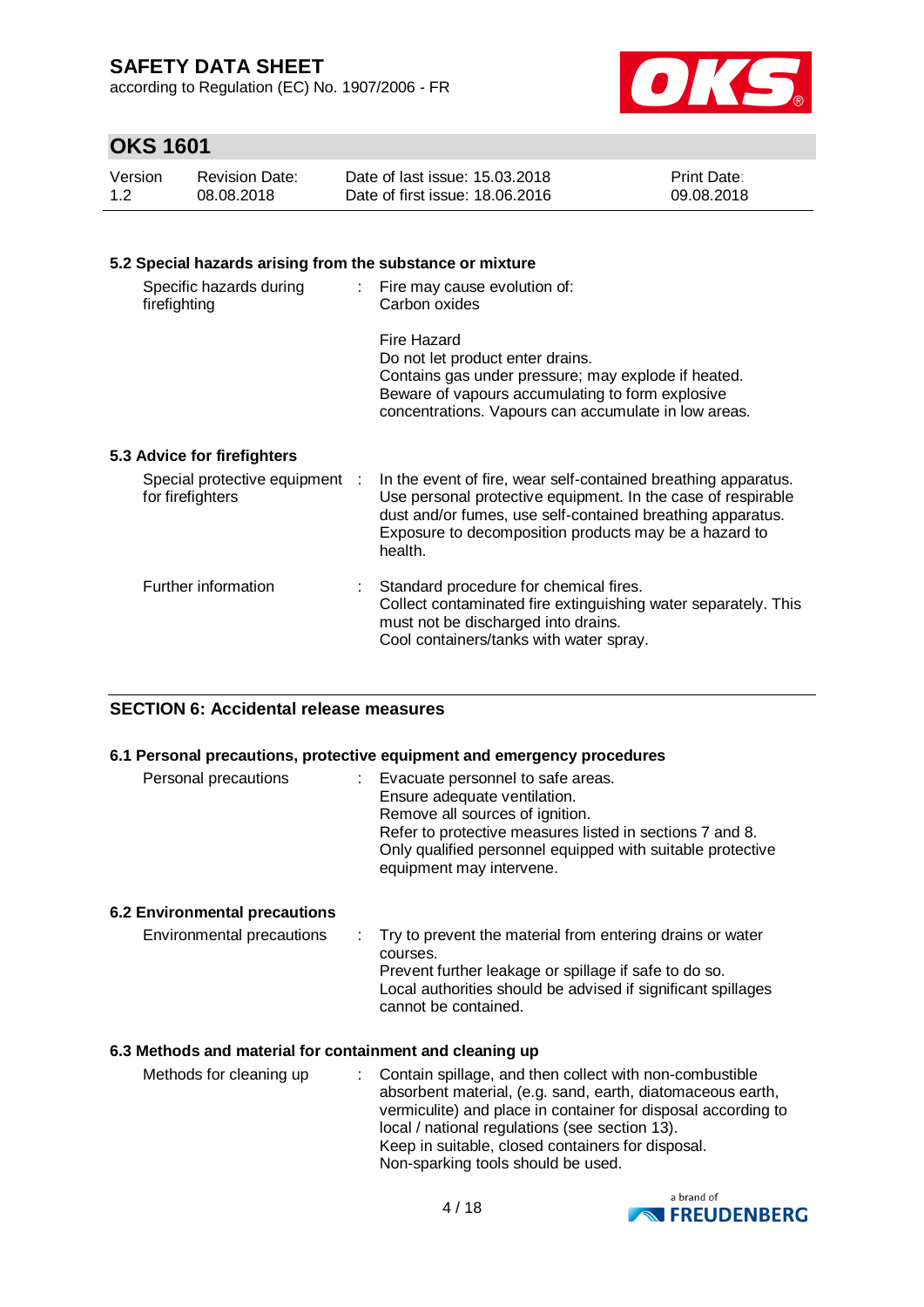according to Regulation (EC) No. 1907/2006 - FR



# **OKS 1601**

| Version | <b>Revision Date:</b> | Date of last issue: 15.03.2018  | <b>Print Date:</b> |
|---------|-----------------------|---------------------------------|--------------------|
| 1.2     | 08.08.2018            | Date of first issue: 18,06,2016 | 09.08.2018         |

### **6.4 Reference to other sections**

For personal protection see section 8.

### **SECTION 7: Handling and storage**

#### **7.1 Precautions for safe handling**

| Advice on safe handling                                          | ÷. | Do not use in areas without adequate ventilation.<br>Do not breathe vapours or spray mist.<br>In case of insufficient ventilation, wear suitable respiratory<br>equipment.<br>Avoid contact with skin and eyes.<br>For personal protection see section 8.<br>Keep away from fire, sparks and heated surfaces.<br>Smoking, eating and drinking should be prohibited in the<br>application area.<br>Wash hands and face before breaks and immediately after<br>handling the product.<br>Do not ingest.<br>Do not use sparking tools.<br>These safety instructions also apply to empty packaging which<br>may still contain product residues.<br>Pressurized container: protect from sunlight and do not<br>expose to temperatures exceeding 50 °C. Do not pierce or<br>burn, even after use. |
|------------------------------------------------------------------|----|--------------------------------------------------------------------------------------------------------------------------------------------------------------------------------------------------------------------------------------------------------------------------------------------------------------------------------------------------------------------------------------------------------------------------------------------------------------------------------------------------------------------------------------------------------------------------------------------------------------------------------------------------------------------------------------------------------------------------------------------------------------------------------------------|
| Hygiene measures                                                 |    | Wash face, hands and any exposed skin thoroughly after<br>handling.                                                                                                                                                                                                                                                                                                                                                                                                                                                                                                                                                                                                                                                                                                                        |
| 7.2 Conditions for safe storage, including any incompatibilities |    |                                                                                                                                                                                                                                                                                                                                                                                                                                                                                                                                                                                                                                                                                                                                                                                            |
| Requirements for storage<br>areas and containers                 | ÷  | BEWARE: Aerosol is pressurized. Keep away from direct sun<br>exposure and temperatures over 50 °C. Do not open by force<br>or throw into fire even after use. Do not spray on flames or<br>red-hot objects. Store in accordance with the particular<br>national regulations.                                                                                                                                                                                                                                                                                                                                                                                                                                                                                                               |
| 7.3 Specific end use(s)                                          |    |                                                                                                                                                                                                                                                                                                                                                                                                                                                                                                                                                                                                                                                                                                                                                                                            |
| Specific use(s)                                                  |    | Consult the technical guidelines for the use of this<br>substance/mixture.                                                                                                                                                                                                                                                                                                                                                                                                                                                                                                                                                                                                                                                                                                                 |

### **SECTION 8: Exposure controls/personal protection**

#### **8.1 Control parameters**

#### **Occupational Exposure Limits**

| Components | S-No.<br>۰Δ۲<br>пu. | ⊧ (Form<br>Value type | Control parameters | Basıs |
|------------|---------------------|-----------------------|--------------------|-------|
|            |                     |                       |                    |       |

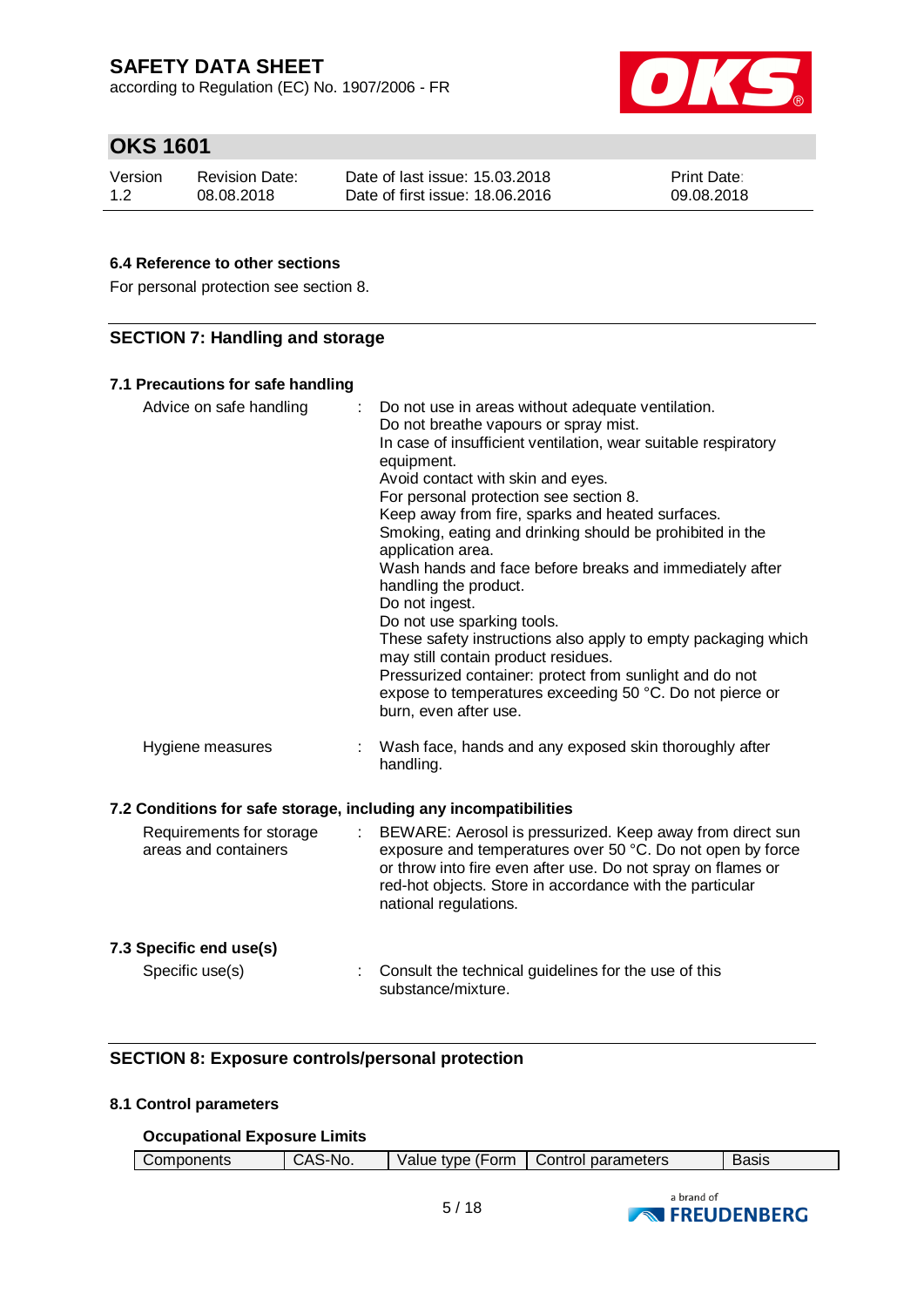according to Regulation (EC) No. 1907/2006 - FR



# **OKS 1601**

| Version | <b>Revision Date:</b> | Date of last issue: 15.03.2018  | <b>Print Date:</b> |
|---------|-----------------------|---------------------------------|--------------------|
| 1.2     | 08.08.2018            | Date of first issue: 18,06,2016 | 09.08.2018         |

|                     |                                       | of exposure)  |                   |                    |
|---------------------|---------------------------------------|---------------|-------------------|--------------------|
| dimethyl ether      | 115-10-6                              | TWA           | 1.000 ppm         | 2000/39/EC         |
|                     |                                       |               | 1.920 mg/m3       | $(2000-06-16)$     |
| Further information | Indicative                            |               |                   |                    |
|                     |                                       | <b>VME</b>    | 1.000 ppm         | FR VLE             |
|                     |                                       |               | 1.920 mg/m3       | $(2005 - 02 - 01)$ |
| Further information | Regulatory indicative exposure limits |               |                   |                    |
| glycerol            | $56 - 81 - 5$                         | VME (aerosol) | $10 \text{ mg/m}$ | FR VLE             |
|                     |                                       |               |                   | $(2012 - 05 - 10)$ |
| Further information | Indicative exposure limits            |               |                   |                    |

**Derived No Effect Level (DNEL) according to Regulation (EC) No. 1907/2006:**

| Substance name | End Use        | Exposure routes | Potential health           | Value      |
|----------------|----------------|-----------------|----------------------------|------------|
|                |                |                 | effects                    |            |
| dimethyl ether | <b>Workers</b> | Inhalation      | Long-term exposure         | 1894 mg/m3 |
| glycerol       | Workers        | Inhalation      | Long-term local<br>effects | 56 mg/m3   |

#### **Predicted No Effect Concentration (PNEC) according to Regulation (EC) No. 1907/2006:**

| Substance name | <b>Environmental Compartment</b>   | Value                    |
|----------------|------------------------------------|--------------------------|
| dimethyl ether | Fresh water                        | $0,155$ mg/l             |
|                |                                    |                          |
|                | Marine water                       | $0,016$ mg/l             |
|                | Sewage treatment plant             | 160 mg/l                 |
|                | Fresh water sediment               | 0,681 mg/kg              |
|                | Marine sediment                    | $0,069$ mg/kg            |
|                | Soil                               | $0,045$ mg/kg            |
| glycerol       | Fresh water                        | 0,885 mg/l               |
|                |                                    |                          |
|                | Marine water                       | $0,088$ mg/l             |
|                | Intermittent use/release           | 8,85 mg/l                |
|                | Microbiological Activity in Sewage | 1000 mg/l                |
|                | <b>Treatment Systems</b>           |                          |
|                | Fresh water sediment               | $3,3$ mg/kg              |
|                | Marine sediment                    | $0,33$ mg/kg             |
|                | Soil                               | $\overline{0,141}$ mg/kg |

#### **8.2 Exposure controls**

#### **Engineering measures**

Use only in an area equipped with explosion proof exhaust ventilation. Handle only in a place equipped with local exhaust (or other appropriate exhaust).

| Personal protective equipment                   |  |                                                                                                                             |  |  |  |
|-------------------------------------------------|--|-----------------------------------------------------------------------------------------------------------------------------|--|--|--|
| Eye protection                                  |  | Safety glasses with side-shields conforming to EN166                                                                        |  |  |  |
| Hand protection<br>Material<br>Protective index |  | butyl-rubber<br>Class 1                                                                                                     |  |  |  |
| Remarks                                         |  | Wear protective gloves. The selected protective gloves have<br>to satisfy the specifications of EU Directive 89/686/EEC and |  |  |  |

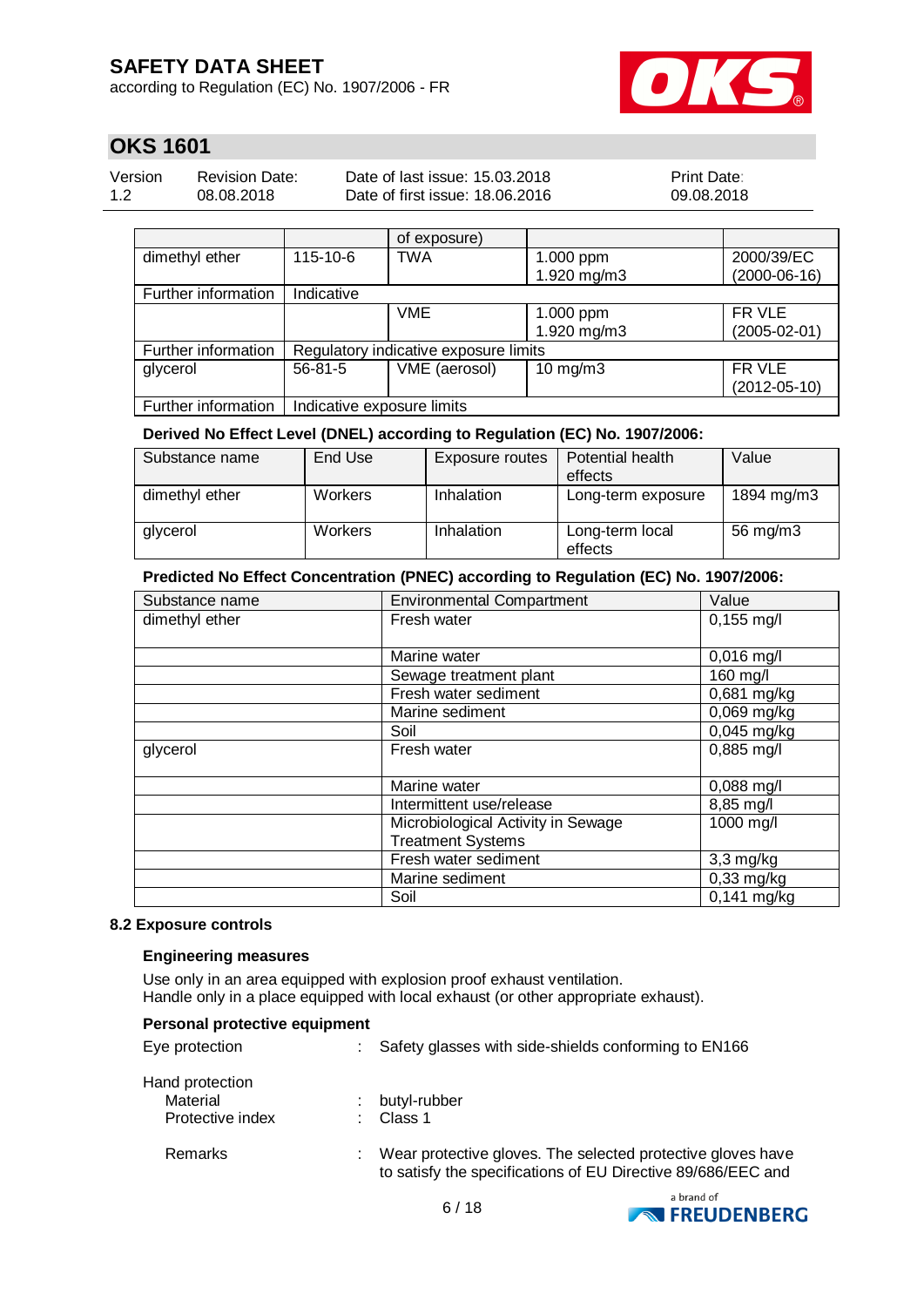according to Regulation (EC) No. 1907/2006 - FR



# **OKS 1601**

| Version<br>$1.2^{\circ}$ | <b>Revision Date:</b><br>08.08.2018 | Date of last issue: 15.03.2018<br>Date of first issue: 18.06.2016                                                                                                                                                                                                                                         | <b>Print Date:</b><br>09.08.2018 |
|--------------------------|-------------------------------------|-----------------------------------------------------------------------------------------------------------------------------------------------------------------------------------------------------------------------------------------------------------------------------------------------------------|----------------------------------|
|                          |                                     | the standard EN 374 derived from it. The break through time<br>depends amongst other things on the material, the thickness<br>and the type of glove and therefore has to be measured for<br>each case.                                                                                                    |                                  |
|                          | Respiratory protection              | Use respiratory protection unless adequate local exhaust<br>ventilation is provided or exposure assessment demonstrates<br>that exposures are within recommended exposure guidelines.                                                                                                                     |                                  |
|                          | Filter type                         | Recommended Filter type:                                                                                                                                                                                                                                                                                  |                                  |
|                          |                                     | Organic gas and low boiling vapour type (AX)                                                                                                                                                                                                                                                              |                                  |
|                          | Protective measures                 | The type of protective equipment must be selected according<br>to the concentration and amount of the dangerous substance<br>at the specific workplace.<br>Choose body protection in relation to its type, to the<br>concentration and amount of dangerous substances, and to<br>the specific work-place. |                                  |

### **SECTION 9: Physical and chemical properties**

#### **9.1 Information on basic physical and chemical properties**

| Appearance                  |    | aerosol                       |
|-----------------------------|----|-------------------------------|
| Colour                      | t. | colourless                    |
| Odour                       |    | characteristic                |
| <b>Odour Threshold</b>      | t. | No data available             |
|                             |    |                               |
| рH                          |    | : 6,4 (20 °C)                 |
| Melting point/range         | t. | No data available             |
| Boiling point/boiling range | t. | $-24.8 °C$<br>(1.013 hPa)     |
| Flash point                 | ю, | -41 °C<br>Method: Abel-Pensky |
| Evaporation rate            | t. | No data available             |
| Flammability (solid, gas)   | ÷. | Extremely flammable aerosol.  |
| Upper explosion limit       |    | 18,6 %(V)                     |

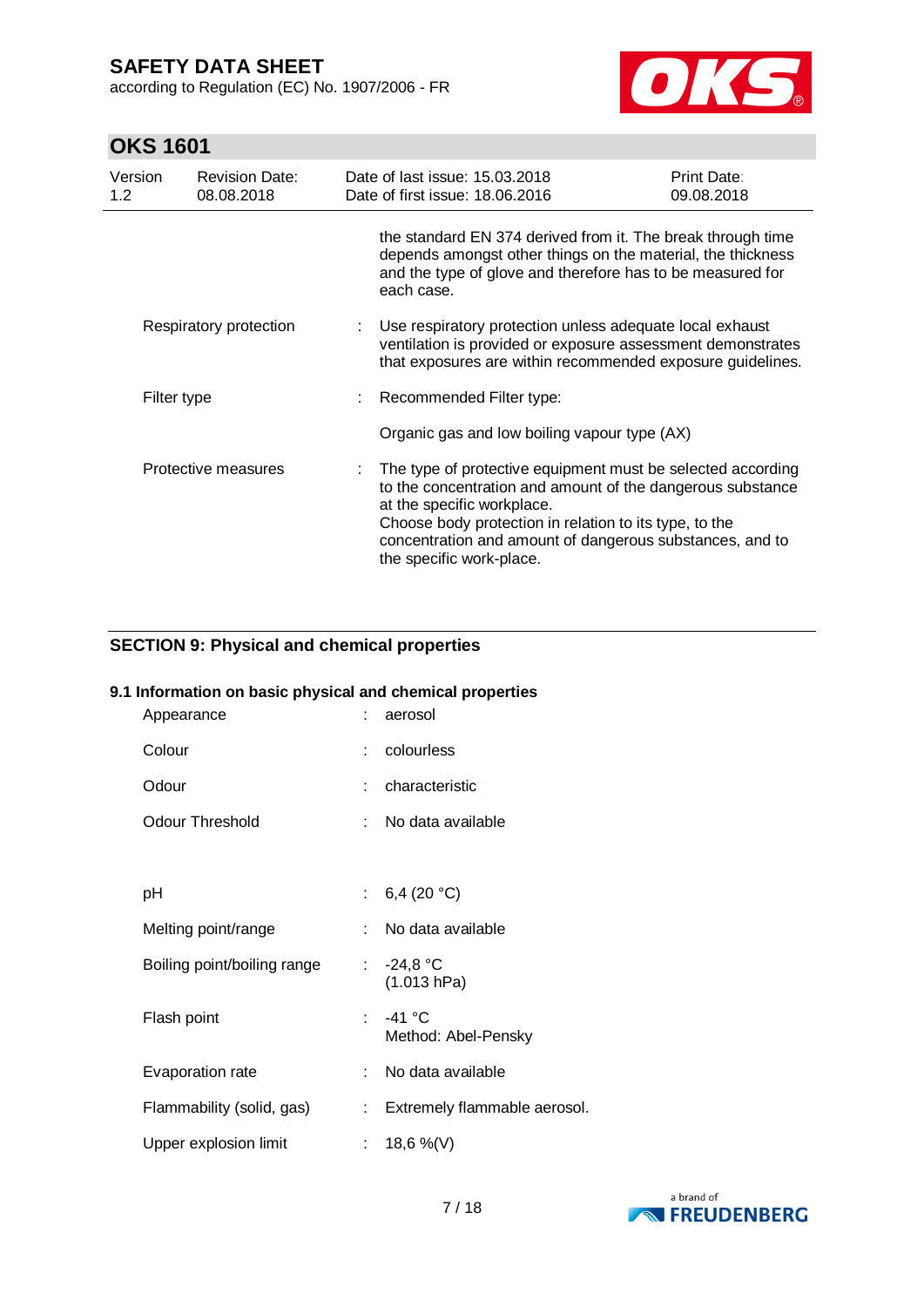according to Regulation (EC) No. 1907/2006 - FR



# **OKS 1601**

| Version<br>1.2                             |                       | <b>Revision Date:</b><br>08.08.2018 |                       | Date of last issue: 15.03.2018<br>Date of first issue: 18.06.2016 | Print Date:<br>09.08.2018 |
|--------------------------------------------|-----------------------|-------------------------------------|-----------------------|-------------------------------------------------------------------|---------------------------|
|                                            | Lower explosion limit |                                     | $\mathbb{Z}^{\times}$ | $3\%$ (V)                                                         |                           |
|                                            |                       | Vapour pressure                     |                       | 4.500 hPa (20 °C)                                                 |                           |
|                                            |                       | Relative vapour density             | ÷                     | No data available                                                 |                           |
|                                            | Density               |                                     |                       | $0,84$ g/cm3<br>(20 °C)                                           |                           |
|                                            | <b>Bulk density</b>   |                                     |                       | No data available                                                 |                           |
|                                            | Solubility(ies)       | Water solubility                    | ÷                     | insoluble                                                         |                           |
|                                            |                       | Solubility in other solvents        | $\pm$                 | No data available                                                 |                           |
|                                            | octanol/water         | Partition coefficient: n-           | ÷                     | No data available                                                 |                           |
|                                            |                       | Auto-ignition temperature           | ÷                     | No data available                                                 |                           |
|                                            |                       | Decomposition temperature           | ÷                     | No data available                                                 |                           |
|                                            | Viscosity             | Viscosity, dynamic                  | ÷                     | No data available                                                 |                           |
|                                            |                       | Viscosity, kinematic                | ÷                     | $<$ 20,5 mm2/s (40 °C)                                            |                           |
|                                            |                       | <b>Explosive properties</b>         | ÷                     | Not explosive                                                     |                           |
|                                            |                       | Oxidizing properties                | ÷                     | No data available                                                 |                           |
| 9.2 Other information<br>Sublimation point |                       |                                     | ÷                     | No data available                                                 |                           |
|                                            |                       | Metal corrosion rate                |                       | Not corrosive to metals                                           |                           |
|                                            | Self-ignition         |                                     |                       | No data available                                                 |                           |

### **SECTION 10: Stability and reactivity**

#### **10.1 Reactivity**

No hazards to be specially mentioned.

#### **10.2 Chemical stability**

Stable under normal conditions.

### **10.3 Possibility of hazardous reactions**

Hazardous reactions : No dangerous reaction known under conditions of normal use.

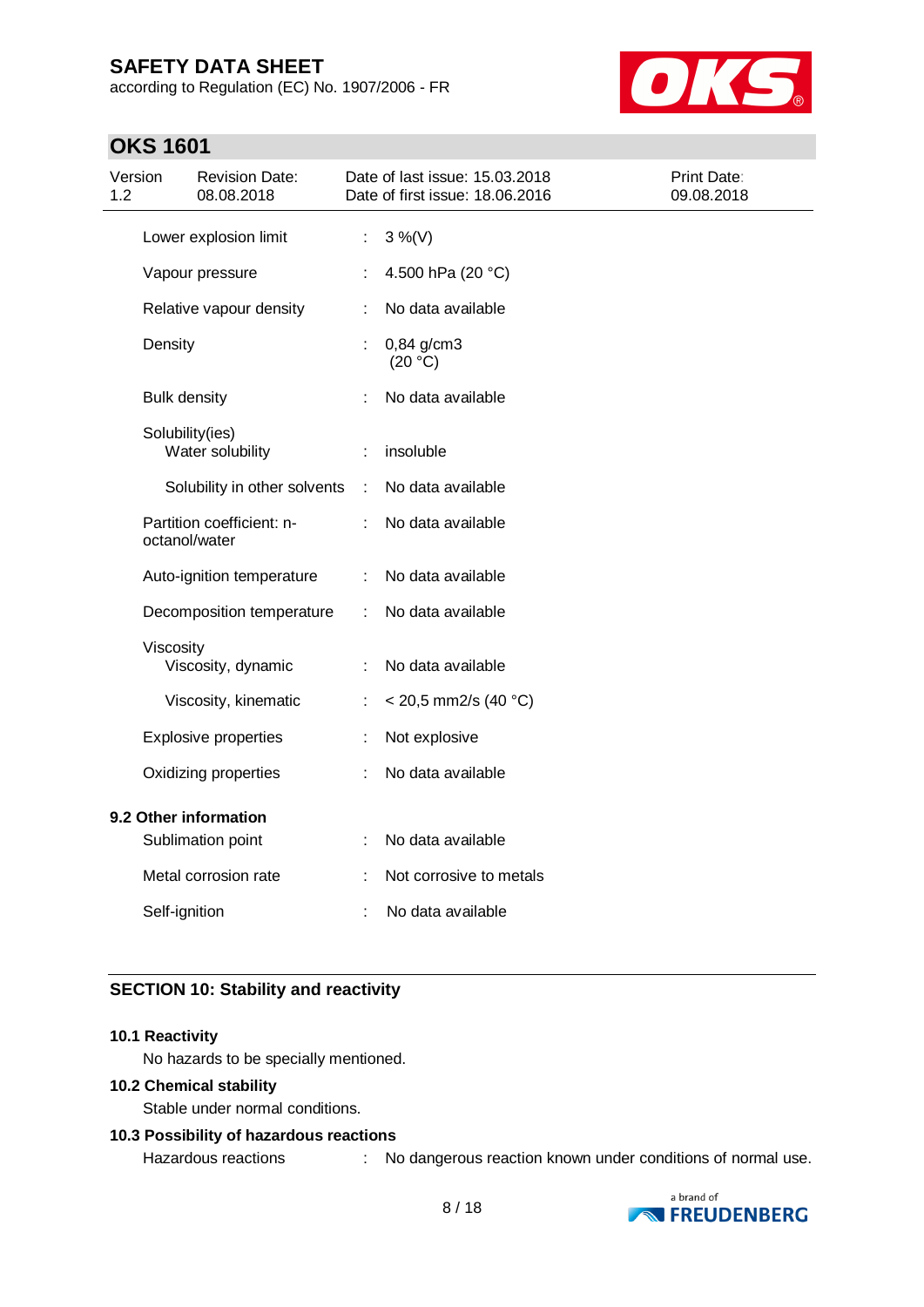according to Regulation (EC) No. 1907/2006 - FR



# **OKS 1601**

| Version | <b>Revision Date:</b> | Date of last issue: 15.03.2018  | <b>Print Date:</b> |
|---------|-----------------------|---------------------------------|--------------------|
| 1.2     | 08.08.2018            | Date of first issue: 18,06,2016 | 09.08.2018         |

| <b>10.4 Conditions to avoid</b> |                            |
|---------------------------------|----------------------------|
| Conditions to avoid             | : Heat, flames and sparks. |
| 10.5 Incompatible materials     |                            |
| Materials to avoid              | : Oxidizing agents         |

#### **10.6 Hazardous decomposition products**

No decomposition if stored and applied as directed.

### **SECTION 11: Toxicological information**

### **11.1 Information on toxicological effects**

### **Acute toxicity**

| Product: |  |  |  |  |
|----------|--|--|--|--|
|          |  |  |  |  |

| <b>Product:</b>                             |    |                                                                                   |
|---------------------------------------------|----|-----------------------------------------------------------------------------------|
| Acute oral toxicity                         |    | Remarks: This information is not available.                                       |
| Acute inhalation toxicity                   | ÷  | Symptoms: Inhalation may provoke the following symptoms:,<br>Respiratory disorder |
| Acute dermal toxicity                       |    | Remarks: This information is not available.                                       |
| <b>Components:</b>                          |    |                                                                                   |
| dimethyl ether:                             |    |                                                                                   |
| Acute inhalation toxicity                   |    | : LC50 (Rat): 309 mg/l<br>Exposure time: 4 h<br>Test atmosphere: gas              |
| glycerol:                                   |    |                                                                                   |
| Acute oral toxicity                         |    | LD50 (Rat, male): 18.300 mg/kg                                                    |
| Acute dermal toxicity                       | ÷. | LD50 (Rat): 56.750 mg/kg                                                          |
| <b>Skin corrosion/irritation</b>            |    |                                                                                   |
| <b>Product:</b>                             |    |                                                                                   |
| Remarks: This information is not available. |    |                                                                                   |
| <b>Components:</b>                          |    |                                                                                   |
| dimethyl ether:                             |    |                                                                                   |

Assessment: No skin irritation Result: No skin irritation

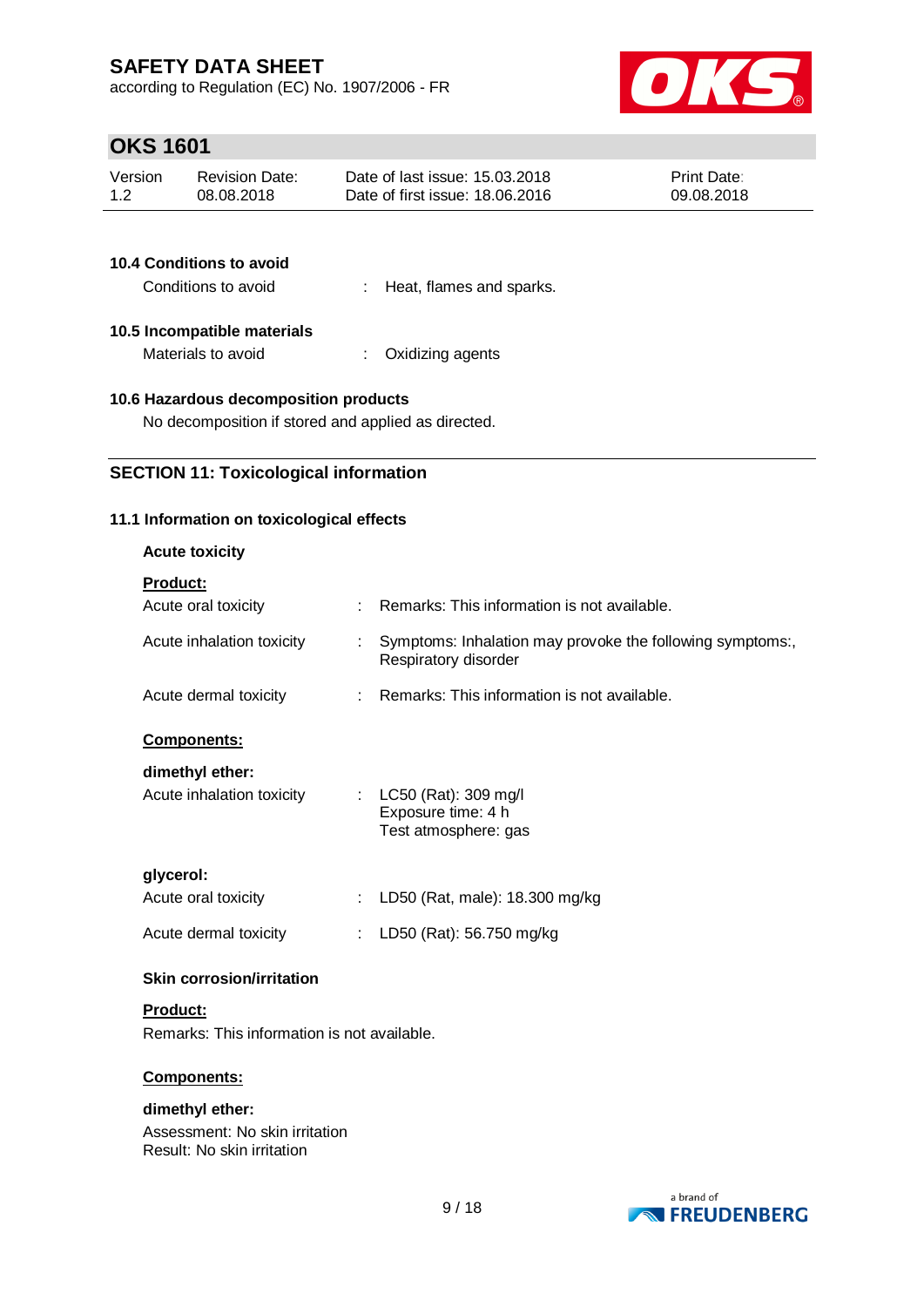according to Regulation (EC) No. 1907/2006 - FR



# **OKS 1601**

| Version | <b>Revision Date:</b> | Date of last issue: 15.03.2018  | <b>Print Date:</b> |
|---------|-----------------------|---------------------------------|--------------------|
| 1.2     | 08.08.2018            | Date of first issue: 18,06,2016 | 09.08.2018         |

#### **Serious eye damage/eye irritation**

### **Product:**

Remarks: Contact with eyes may cause irritation.

#### **Components:**

#### **dimethyl ether:**

Assessment: No eye irritation Result: No eye irritation

#### **Respiratory or skin sensitisation**

#### **Product:**

Remarks: This information is not available.

#### **Components:**

#### **dimethyl ether:**

Assessment: Does not cause skin sensitisation. Result: Does not cause skin sensitisation.

#### **Germ cell mutagenicity**

#### **Product:**

| Genotoxicity in vitro | : Remarks: No data available |
|-----------------------|------------------------------|
|                       |                              |

#### **Components:**

#### **dimethyl ether:**

| Genotoxicity in vitro | Test Type: Ames test<br>Method: OECD Test Guideline 471<br>Result: negative                                                                  |
|-----------------------|----------------------------------------------------------------------------------------------------------------------------------------------|
| Genotoxicity in vivo  | Species: Drosophila melanogaster (vinegar fly)<br>Application Route: inhalation (gas)<br>Method: OECD Test Guideline 477<br>Result: negative |
| glycerol:             |                                                                                                                                              |

```
Germ cell mutagenicity-
Assessment
                              : Tests on bacterial or mammalian cell cultures did not show 
                                 mutagenic effects.
```
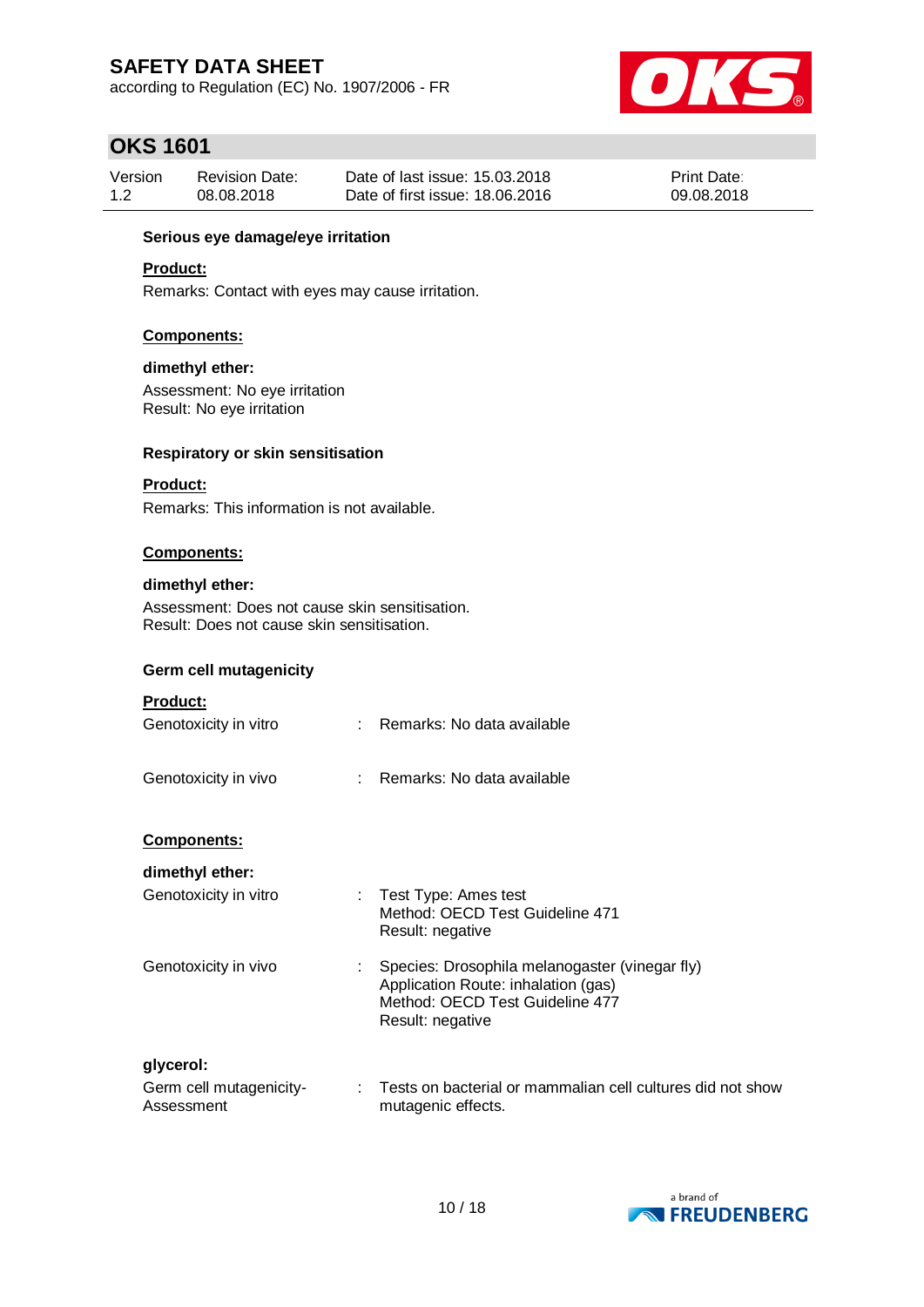according to Regulation (EC) No. 1907/2006 - FR



# **OKS 1601**

| Version<br>Revision Date:<br>1.2<br>08.08.2018 | Date of last issue: 15.03.2018<br>Date of first issue: 18,06,2016 | <b>Print Date:</b><br>09.08.2018 |
|------------------------------------------------|-------------------------------------------------------------------|----------------------------------|
|------------------------------------------------|-------------------------------------------------------------------|----------------------------------|

#### **Carcinogenicity**

### **Product:**

Remarks: No data available

#### **Components:**

#### **dimethyl ether:**

Species: Rat Application Route: inhalation (gas) Exposure time: 2 Years 47 mg/l Method: OECD Test Guideline 453 Result: negative

#### **glycerol:**

| Carcinogenicity - | No evidence of carcinogenicity in animal studies. |
|-------------------|---------------------------------------------------|
| Assessment        |                                                   |

#### **Reproductive toxicity**

#### **Product:**

| Effects on fertility             | : Remarks: No data available |
|----------------------------------|------------------------------|
| Effects on foetal<br>development | : Remarks: No data available |

#### **Components:**

#### **dimethyl ether:**

#### **glycerol:**

| Reproductive toxicity - | No toxicity to reproduction    |
|-------------------------|--------------------------------|
| Assessment              | No effects on or via lactation |

#### **Repeated dose toxicity**

#### **Product:**

Remarks: This information is not available.

#### **Aspiration toxicity**

#### **Product:**

This information is not available.

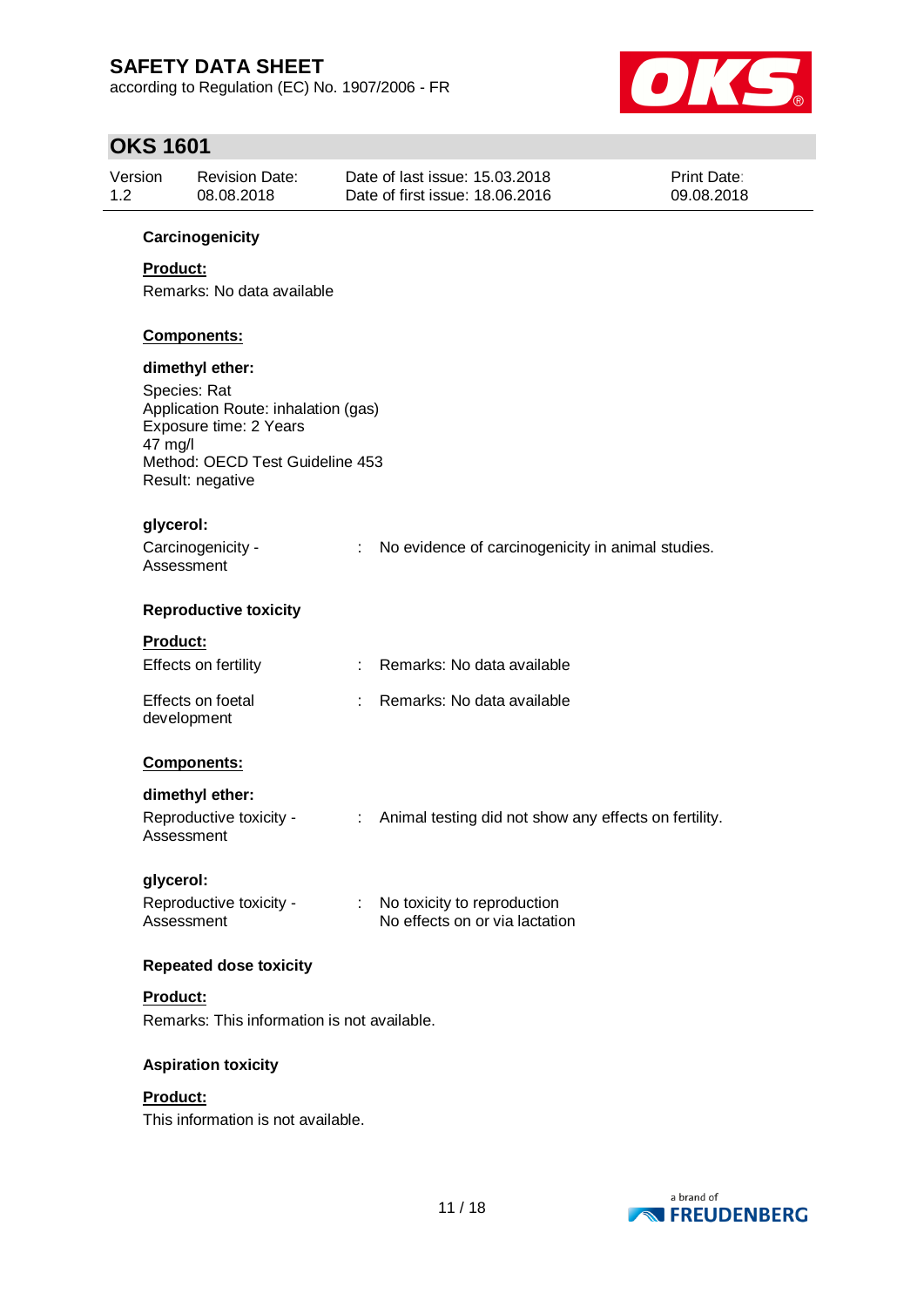according to Regulation (EC) No. 1907/2006 - FR



# **OKS 1601**

| Version | <b>Revision Date:</b> | Date of last issue: 15.03.2018  | <b>Print Date:</b> |
|---------|-----------------------|---------------------------------|--------------------|
| 1.2     | 08.08.2018            | Date of first issue: 18.06.2016 | 09.08.2018         |

### **Components:**

### **dimethyl ether:**

No aspiration toxicity classification

### **glycerol:**

No aspiration toxicity classification

### **Further information**

#### **Product:**

Remarks: Information given is based on data on the components and the toxicology of similar products.

### **SECTION 12: Ecological information**

### **12.1 Toxicity**

| Product:                                                 |    |                                                                                                          |
|----------------------------------------------------------|----|----------------------------------------------------------------------------------------------------------|
| Toxicity to fish                                         |    | Remarks: No data available                                                                               |
| Toxicity to daphnia and other :<br>aquatic invertebrates |    | Remarks: No data available                                                                               |
| Toxicity to algae                                        |    | Remarks: No data available                                                                               |
| Toxicity to microorganisms                               |    | Remarks: No data available                                                                               |
| <u>Components:</u>                                       |    |                                                                                                          |
| dimethyl ether:                                          |    |                                                                                                          |
| Toxicity to fish                                         |    | LC50 (Poecilia reticulata (guppy)): > 4.100 mg/l<br>Exposure time: 96 h<br>Test Type: semi-static test   |
| Toxicity to daphnia and other :<br>aquatic invertebrates |    | EC50 (Daphnia magna (Water flea)): > 4.400 mg/l<br>Exposure time: 48 h<br>Test Type: static test         |
| Toxicity to algae                                        | ÷. | EC50 (green algae): 154,9 mg/l<br>Exposure time: 96 h                                                    |
| glycerol:                                                |    |                                                                                                          |
| Toxicity to fish                                         |    | LC50 (Oncorhynchus mykiss (rainbow trout)): 54.000 mg/l<br>Exposure time: 96 h<br>Test Type: static test |

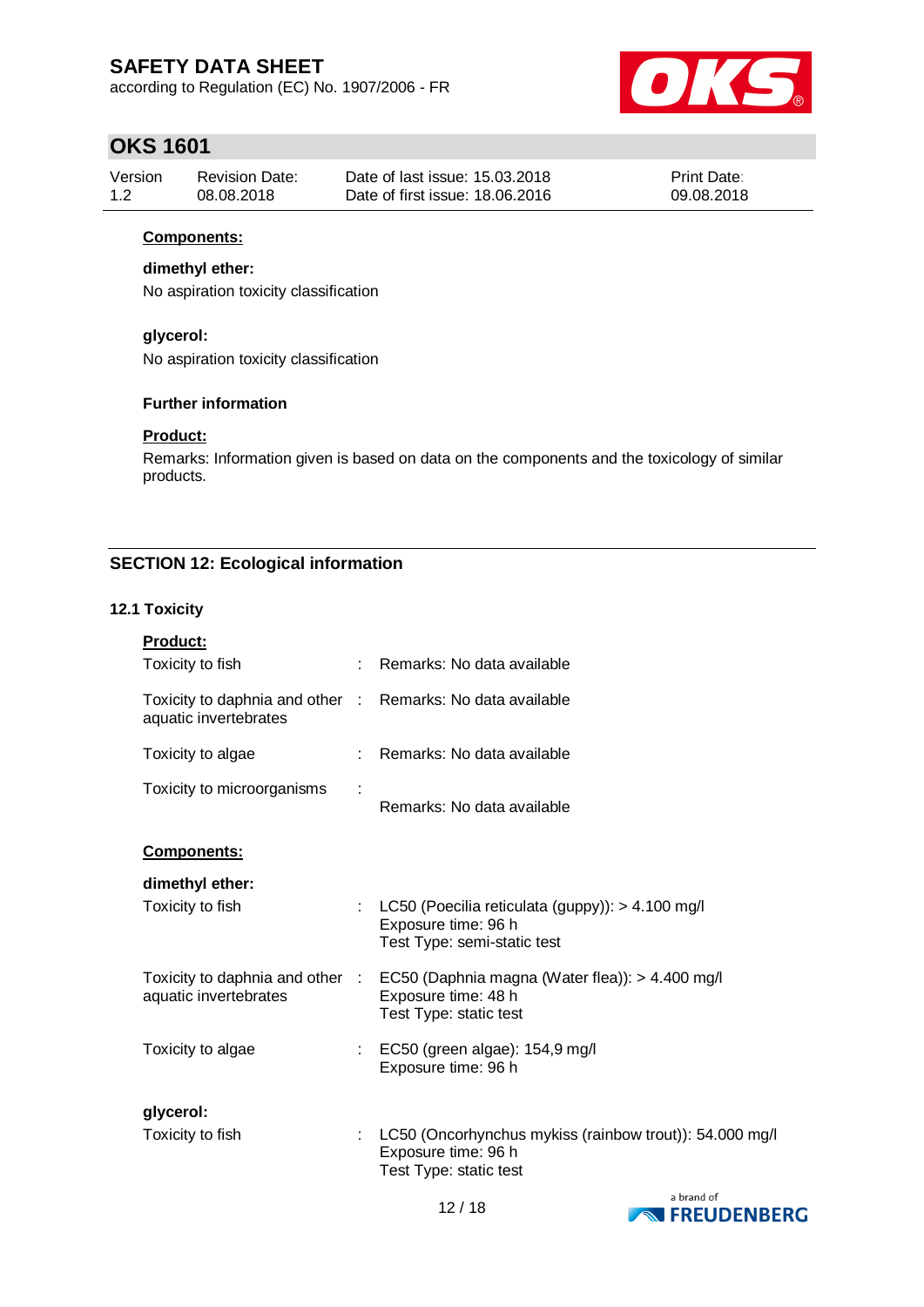according to Regulation (EC) No. 1907/2006 - FR



# **OKS 1601**

| Version<br>1.2 |                 | <b>Revision Date:</b><br>08.08.2018                    |            | Date of last issue: 15.03.2018<br>Date of first issue: 18.06.2016                                                                                                                                                       | Print Date:<br>09.08.2018 |
|----------------|-----------------|--------------------------------------------------------|------------|-------------------------------------------------------------------------------------------------------------------------------------------------------------------------------------------------------------------------|---------------------------|
|                |                 | Toxicity to daphnia and other<br>aquatic invertebrates | $\sim$ 100 | EC50 (Daphnia magna (Water flea)): 1.955 mg/l<br>Exposure time: 48 h                                                                                                                                                    |                           |
|                |                 |                                                        |            | Test Type: static test                                                                                                                                                                                                  |                           |
|                |                 | 12.2 Persistence and degradability                     |            |                                                                                                                                                                                                                         |                           |
|                | <b>Product:</b> | Biodegradability                                       |            | Remarks: No data available                                                                                                                                                                                              |                           |
|                |                 | Physico-chemical                                       |            | Remarks: No data available                                                                                                                                                                                              |                           |
|                |                 | removability                                           |            |                                                                                                                                                                                                                         |                           |
|                |                 | <b>Components:</b>                                     |            |                                                                                                                                                                                                                         |                           |
|                |                 | dimethyl ether:                                        |            |                                                                                                                                                                                                                         |                           |
|                |                 | Biodegradability                                       |            | Test Type: aerobic<br>Inoculum: activated sludge<br>Result: Not readily biodegradable.<br>Biodegradation: 5 %                                                                                                           |                           |
|                |                 |                                                        |            | Exposure time: 28 d<br>Method: OECD Test Guideline 301D                                                                                                                                                                 |                           |
|                | glycerol:       |                                                        |            |                                                                                                                                                                                                                         |                           |
|                |                 | Biodegradability                                       |            | Result: Readily biodegradable.<br>Biodegradation: 94 %<br>Exposure time: 1 d                                                                                                                                            |                           |
|                |                 | 12.3 Bioaccumulative potential                         |            |                                                                                                                                                                                                                         |                           |
|                | Product:        |                                                        |            |                                                                                                                                                                                                                         |                           |
|                |                 | <b>Bioaccumulation</b>                                 | ÷.         | Remarks: This mixture contains no substance considered to<br>be persistent, bioaccumulating and toxic (PBT).<br>This mixture contains no substance considered to be very<br>persistent and very bioaccumulating (vPvB). |                           |
|                |                 | <b>Components:</b>                                     |            |                                                                                                                                                                                                                         |                           |
|                |                 | dimethyl ether:                                        |            |                                                                                                                                                                                                                         |                           |
|                |                 | Partition coefficient: n-<br>octanol/water             | ÷          | log Pow: 0,07 (25 °C)                                                                                                                                                                                                   |                           |
|                | glycerol:       |                                                        |            |                                                                                                                                                                                                                         |                           |
|                |                 | Partition coefficient: n-<br>octanol/water             |            | log Pow: -1,760                                                                                                                                                                                                         |                           |
|                |                 | 12.4 Mobility in soil                                  |            |                                                                                                                                                                                                                         |                           |
|                | Product:        |                                                        |            |                                                                                                                                                                                                                         |                           |

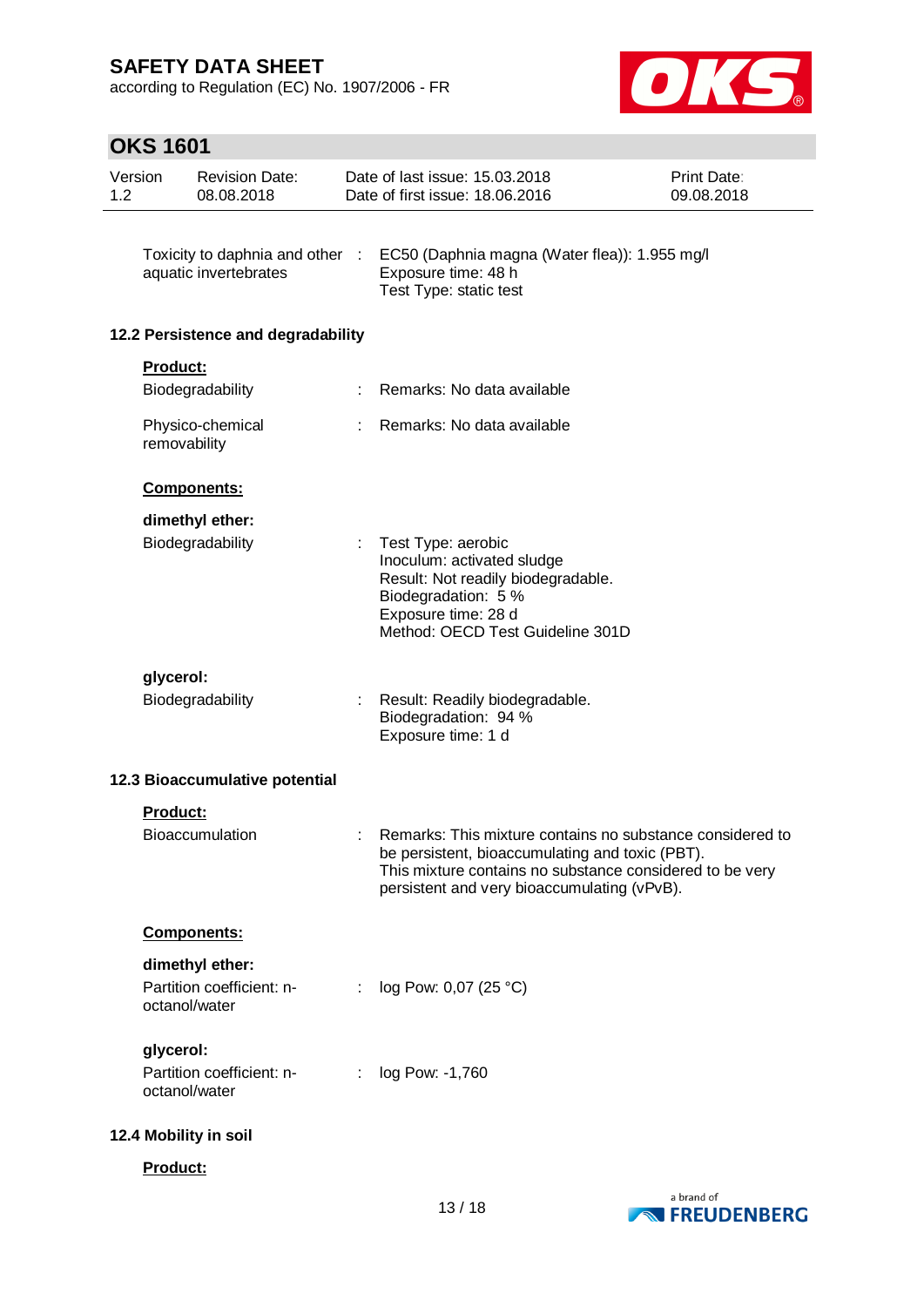according to Regulation (EC) No. 1907/2006 - FR



# **OKS 1601**

| Version<br>$1.2^{\circ}$ |                 | <b>Revision Date:</b><br>08.08.2018              |    | Date of last issue: 15.03.2018<br>Date of first issue: 18,06,2016                                                                                                                                          | Print Date:<br>09.08.2018 |
|--------------------------|-----------------|--------------------------------------------------|----|------------------------------------------------------------------------------------------------------------------------------------------------------------------------------------------------------------|---------------------------|
|                          | <b>Mobility</b> |                                                  |    | Remarks: No data available                                                                                                                                                                                 |                           |
|                          |                 | Distribution among<br>environmental compartments |    | Remarks: No data available                                                                                                                                                                                 |                           |
|                          |                 | 12.5 Results of PBT and vPvB assessment          |    |                                                                                                                                                                                                            |                           |
|                          | <b>Product:</b> |                                                  |    |                                                                                                                                                                                                            |                           |
|                          | Assessment      |                                                  |    | This substance/mixture contains no components considered<br>to be either persistent, bioaccumulative and toxic (PBT), or<br>very persistent and very bioaccumulative (vPvB) at levels of<br>0.1% or higher |                           |
|                          |                 | <b>Components:</b>                               |    |                                                                                                                                                                                                            |                           |
|                          |                 | dimethyl ether:                                  |    |                                                                                                                                                                                                            |                           |
|                          | Assessment      |                                                  |    | Non-classified vPvB substance, Non-classified PBT<br>substance.                                                                                                                                            |                           |
|                          | glycerol:       |                                                  |    |                                                                                                                                                                                                            |                           |
|                          | Assessment      |                                                  |    | Non-classified PBT substance. Non-classified vPvB<br>substance.                                                                                                                                            |                           |
|                          |                 | 12.6 Other adverse effects                       |    |                                                                                                                                                                                                            |                           |
|                          | <b>Product:</b> |                                                  |    |                                                                                                                                                                                                            |                           |
|                          | information     | Additional ecological                            | ÷. | No information on ecology is available.                                                                                                                                                                    |                           |

### **SECTION 13: Disposal considerations**

### **13.1 Waste treatment methods**

| Product                | : Do not dispose of with domestic refuse.<br>Dispose of as hazardous waste in compliance with local and<br>national regulations.                                                                                      |
|------------------------|-----------------------------------------------------------------------------------------------------------------------------------------------------------------------------------------------------------------------|
|                        | Waste codes should be assigned by the user based on the<br>application for which the product was used.                                                                                                                |
| Contaminated packaging | : Packaging that is not properly emptied must be disposed of as<br>the unused product.<br>Offer empty spray cans to an established disposal company.<br>Pressurized container: Do not pierce or burn, even after use. |
|                        | The following Waste Codes are only suggestions:                                                                                                                                                                       |

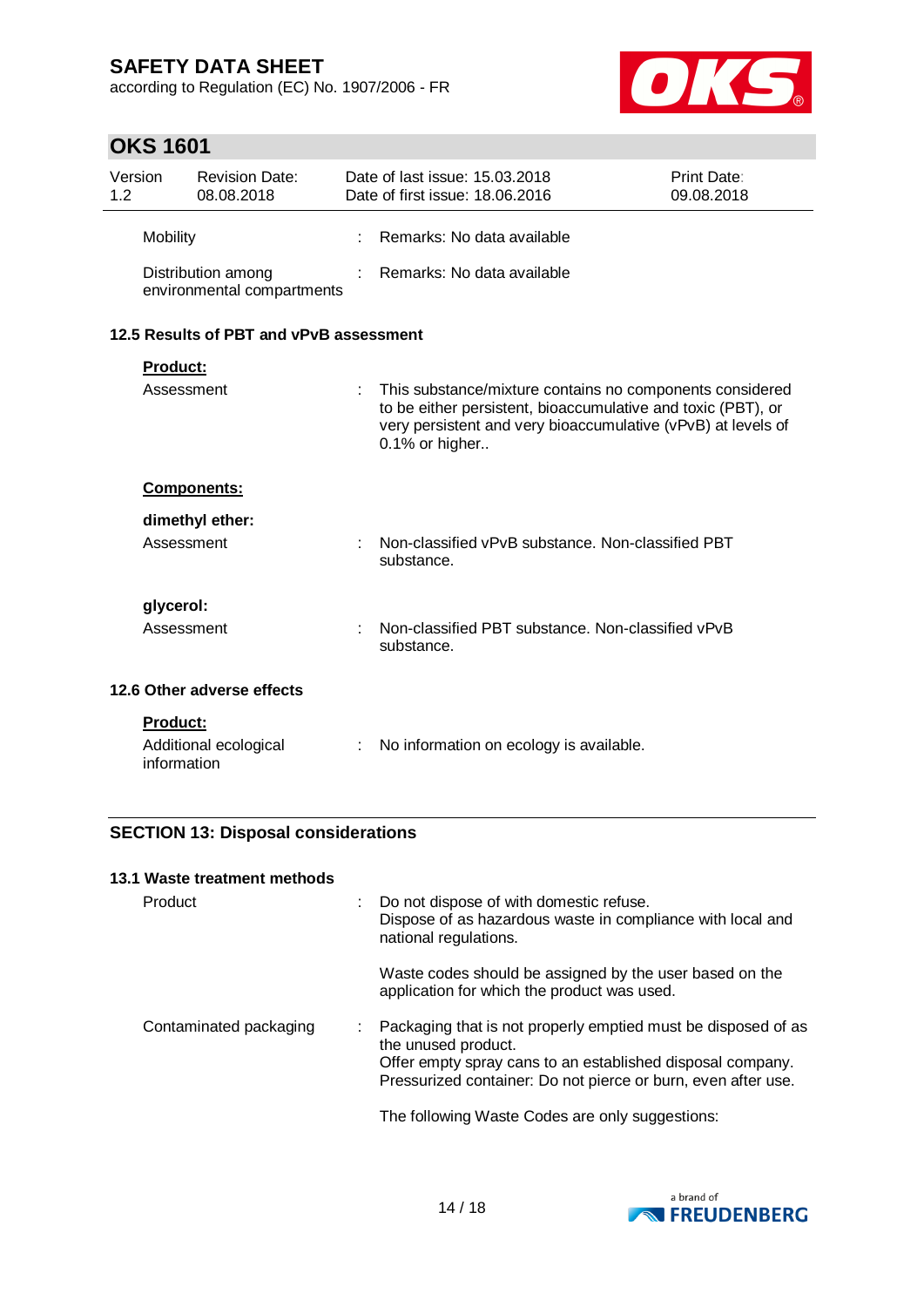according to Regulation (EC) No. 1907/2006 - FR



# **OKS 1601**

| Version | <b>Revision Date:</b> | Date of last issue: 15.03.2018  | <b>Print Date:</b> |
|---------|-----------------------|---------------------------------|--------------------|
| 1.2     | 08.08.2018            | Date of first issue: 18,06,2016 | 09.08.2018         |

### **SECTION 14: Transport information**

### **14.1 UN number**

| <b>ADR</b>                                        | t  | <b>UN 1950</b>                                     |
|---------------------------------------------------|----|----------------------------------------------------|
| <b>IMDG</b>                                       |    | <b>UN 1950</b>                                     |
| <b>IATA</b>                                       |    | <b>UN 1950</b>                                     |
| 14.2 UN proper shipping name                      |    |                                                    |
| <b>ADR</b>                                        | ÷  | <b>AEROSOLS</b>                                    |
| <b>IMDG</b>                                       |    | <b>AEROSOLS</b>                                    |
| <b>IATA</b>                                       |    | Aerosols, flammable                                |
| 14.3 Transport hazard class(es)                   |    |                                                    |
| <b>ADR</b>                                        |    | $\overline{2}$                                     |
| <b>IMDG</b>                                       | t. | 2.1                                                |
| <b>IATA</b>                                       |    | 2.1                                                |
| 14.4 Packing group                                |    |                                                    |
| <b>ADR</b>                                        |    |                                                    |
| Packing group                                     |    | Not assigned by regulation                         |
| <b>Classification Code</b><br>Labels              |    | 5F<br>2.1                                          |
| Tunnel restriction code                           |    | (D)                                                |
| <b>IMDG</b>                                       |    |                                                    |
| Packing group                                     |    | Not assigned by regulation                         |
| Labels<br><b>EmS Code</b>                         |    | 2.1<br>$F-D, S-U$                                  |
|                                                   |    |                                                    |
| <b>IATA (Cargo)</b><br>Packing instruction (cargo | ÷. | 203                                                |
| aircraft)                                         |    |                                                    |
| Packing instruction (LQ)                          |    | Y203                                               |
| Packing group<br>Labels                           |    | Not assigned by regulation<br><b>Flammable Gas</b> |
| <b>IATA (Passenger)</b>                           |    |                                                    |
| Packing instruction                               |    | 203                                                |
| (passenger aircraft)                              |    |                                                    |
| Packing instruction (LQ)                          |    | Y203                                               |
| Packing group<br>Labels                           |    | Not assigned by regulation<br><b>Flammable Gas</b> |
| <b>14.5 Environmental hazards</b>                 |    |                                                    |
| <b>ADR</b>                                        |    |                                                    |
| Environmentally hazardous                         |    | no                                                 |
| <b>IMDG</b>                                       |    |                                                    |
| Marine pollutant                                  |    | no                                                 |

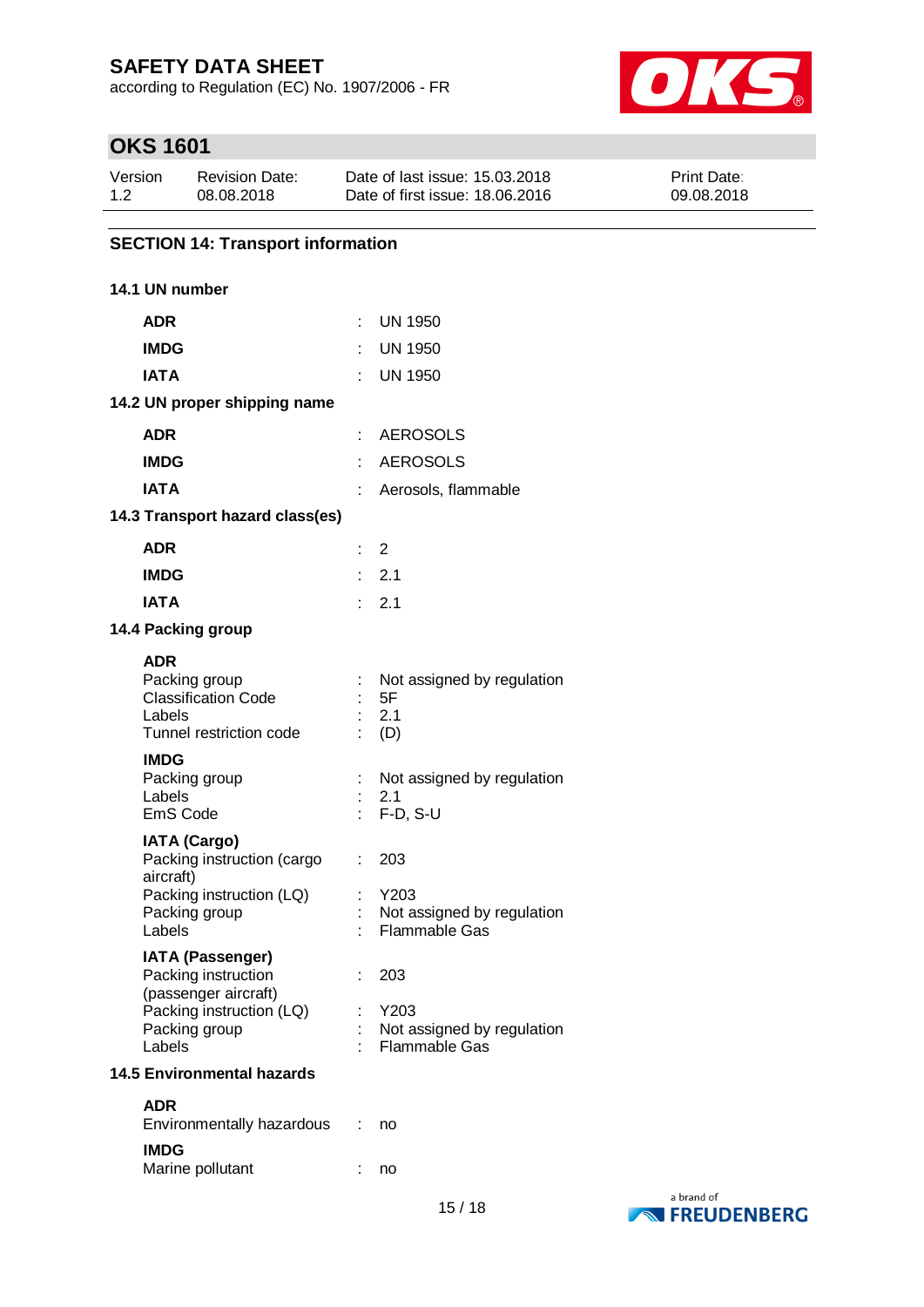according to Regulation (EC) No. 1907/2006 - FR



### **OKS 1601**

| Version | <b>Revision Date:</b> | Date of last issue: 15.03.2018  | <b>Print Date:</b> |  |
|---------|-----------------------|---------------------------------|--------------------|--|
| 1.2     | 08.08.2018            | Date of first issue: 18,06,2016 | 09.08.2018         |  |
|         |                       |                                 |                    |  |

**IATA (Passenger)** Environmentally hazardous : no **IATA (Cargo)** Environmentally hazardous : no

**14.6 Special precautions for user**

No special precautions required.

**14.7 Transport in bulk according to Annex II of Marpol and the IBC Code**

Remarks : Not applicable for product as supplied.

### **SECTION 15: Regulatory information**

#### **15.1 Safety, health and environmental regulations/legislation specific for the substance or mixture**

| REACH - Candidate List of Substances of Very High<br>Concern for Authorisation (Article 59).                                                               |    | This product does not contain<br>substances of very high concern<br>(Regulation (EC) No<br>1907/2006 (REACH), Article 57). |
|------------------------------------------------------------------------------------------------------------------------------------------------------------|----|----------------------------------------------------------------------------------------------------------------------------|
| REACH - List of substances subject to authorisation<br>(Annex XIV)                                                                                         | ÷. | Not applicable                                                                                                             |
| Regulation (EC) No 1005/2009 on substances that<br>deplete the ozone layer                                                                                 |    | Not applicable                                                                                                             |
| Regulation (EC) No 850/2004 on persistent organic<br>pollutants                                                                                            |    | Not applicable                                                                                                             |
| Regulation (EC) No 649/2012 of the European<br>Parliament and the Council concerning the export and<br>import of dangerous chemicals                       |    | Not applicable                                                                                                             |
| REACH - Restrictions on the manufacture, placing on<br>the market and use of certain dangerous substances,<br>preparations and articles (Annex XVII)       | ÷  | Not applicable                                                                                                             |
| Seveso III: Directive 2012/18/EU of the European Parliament and of the Council on the control of<br>major-accident hazards involving dangerous substances. |    |                                                                                                                            |

| P3a                        | FLAMMABLE AEROSOLS 150 t | Quantity 1 | Quantity 2<br>500t |
|----------------------------|--------------------------|------------|--------------------|
| P <sub>2</sub>             |                          |            |                    |
| Occupational Illnesses (R- | : 84                     |            |                    |

461-3, France)

Installations classified for the : 4320, 1421protection of the environment

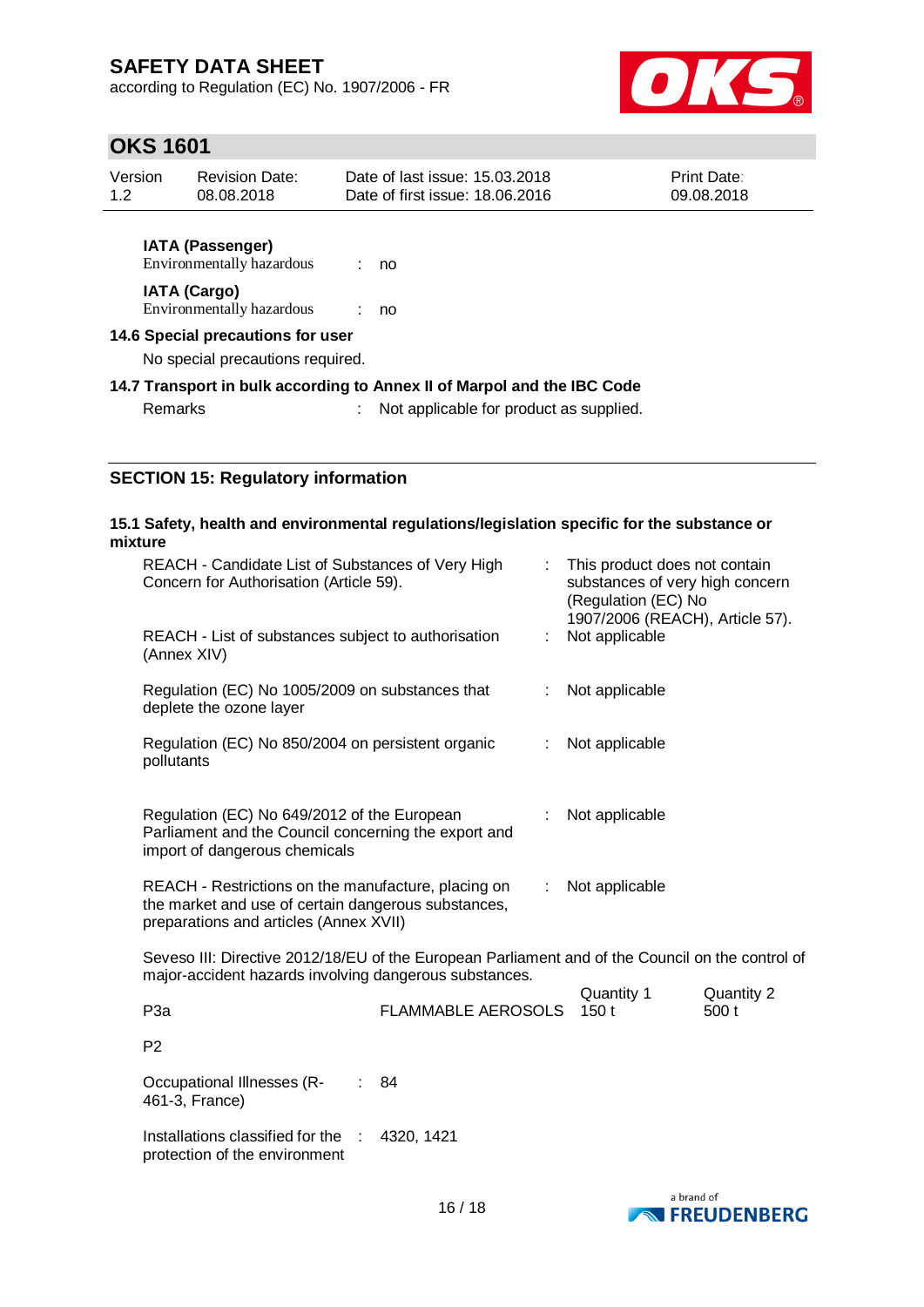according to Regulation (EC) No. 1907/2006 - FR



### **OKS 1601**

| Version<br>1.2 | <b>Revision Date:</b><br>08.08.2018 | Date of last issue: 15.03.2018<br>Date of first issue: 18.06.2016 |                                                                                                                                                                                                               | Print Date:<br>09.08.2018 |
|----------------|-------------------------------------|-------------------------------------------------------------------|---------------------------------------------------------------------------------------------------------------------------------------------------------------------------------------------------------------|---------------------------|
|                | (Environment Code R511-9)           |                                                                   |                                                                                                                                                                                                               |                           |
|                | Volatile organic compounds          |                                                                   | Directive 2010/75/EU of 24 November 2010 on industrial<br>emissions (integrated pollution prevention and control)<br>Volatile organic compounds (VOC) content: 40,8 %<br>Remarks: VOC content excluding water |                           |
|                | ∩ther regulations <sup>.</sup>      |                                                                   |                                                                                                                                                                                                               |                           |

Other regulations:

Take note of Directive 94/33/EC on the protection of young people at work or stricter national regulations, where applicable.

#### **15.2 Chemical safety assessment**

This information is not available.

### **SECTION 16: Other information**

#### **Full text of H-Statements**

| H <sub>220</sub><br>H <sub>280</sub> | : Extremely flammable gas.<br>: Contains gas under pressure; may explode if heated. |
|--------------------------------------|-------------------------------------------------------------------------------------|
|                                      |                                                                                     |

#### **Full text of other abbreviations**

Note U (table 3.1) : When put on the market gases have to be classified as "Gases under pressure", in one of the groups compressed gas, liquefied gas, refrigerated liquefied gas or dissolved gas. The group depends on the physical state in which the gas is packaged and therefore has to be assigned case by case.

ADN - European Agreement concerning the International Carriage of Dangerous Goods by Inland Waterways; ADR - European Agreement concerning the International Carriage of Dangerous Goods by Road; AICS - Australian Inventory of Chemical Substances; ASTM - American Society for the Testing of Materials; bw - Body weight; CLP - Classification Labelling Packaging Regulation; Regulation (EC) No 1272/2008; CMR - Carcinogen, Mutagen or Reproductive Toxicant; DIN - Standard of the German Institute for Standardisation; DSL - Domestic Substances List (Canada); ECHA - European Chemicals Agency; EC-Number - European Community number; ECx - Concentration associated with x% response; ELx - Loading rate associated with x% response; EmS - Emergency Schedule; ENCS - Existing and New Chemical Substances (Japan); ErCx - Concentration associated with x% growth rate response; GHS - Globally Harmonized System; GLP - Good Laboratory Practice; IARC - International Agency for Research on Cancer; IATA - International Air Transport Association; IBC - International Code for the Construction and Equipment of Ships carrying Dangerous Chemicals in Bulk; IC50 - Half maximal inhibitory concentration; ICAO - International Civil Aviation Organization; IECSC - Inventory of Existing Chemical Substances in China; IMDG - International Maritime Dangerous Goods; IMO - International Maritime Organization; ISHL - Industrial Safety and Health Law (Japan); ISO - International Organisation for Standardization; KECI - Korea Existing Chemicals Inventory; LC50 - Lethal Concentration to 50 % of a test population; LD50 - Lethal Dose to 50% of a test population (Median Lethal Dose); MARPOL - International Convention for the Prevention of